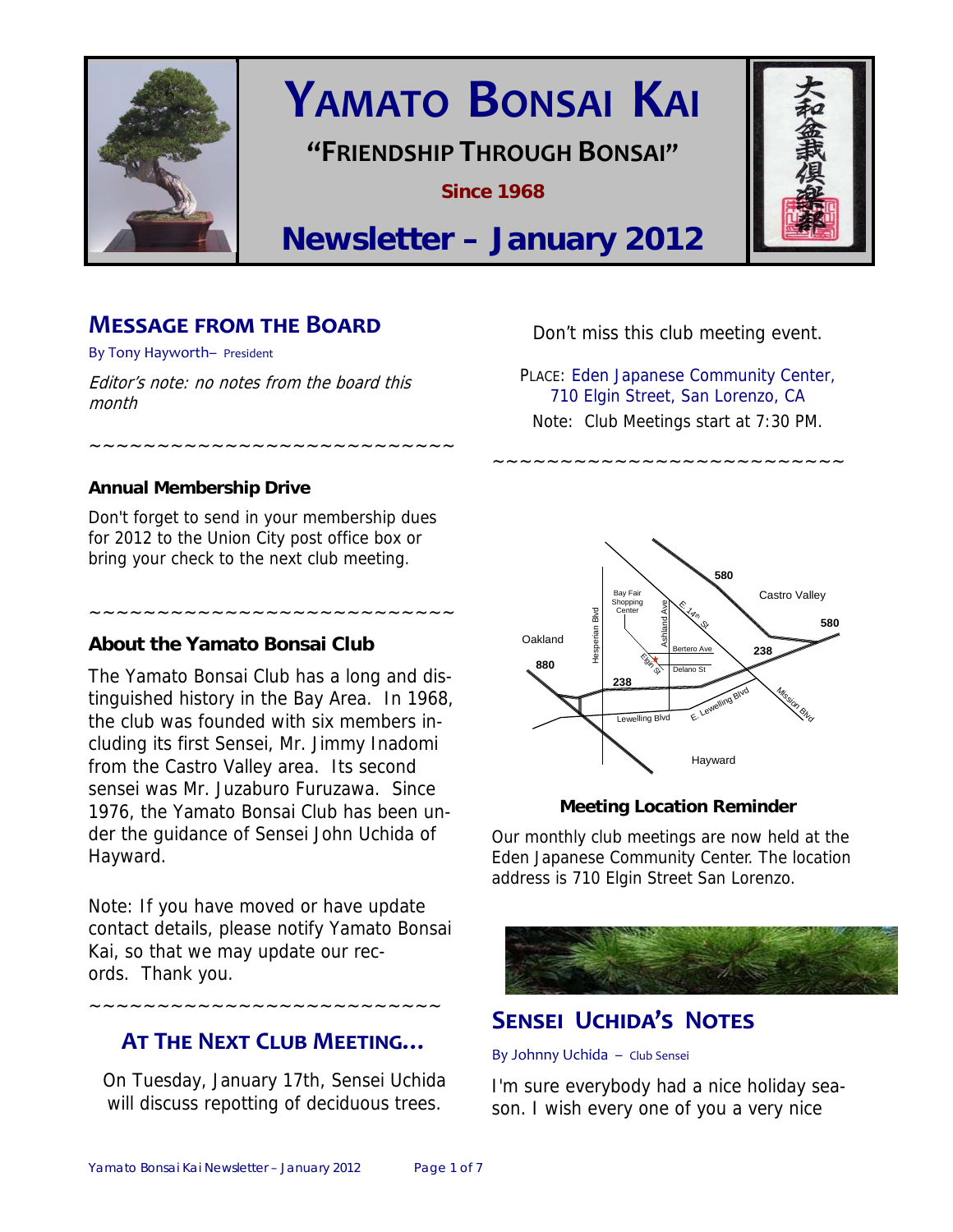New Year. I'm sure everybody started repotting deciduous trees here and there. This weather is beautiful and nice but not nice for the bonsai, because all deciduous trees are very confused right now. We need rain and the tender shoots that come up can be damaged when it gets very cold weather.

This is not good for the bonsai but this kind weather give water approx. every 3 days then this is very important for the dormant spray almost every tree need to be sprayed, you can use lime sulphur.

After repotting deciduous trees you could also start evergreen trees too. This January meeting I'm going to do grafting of flowering trees. When you make soil make sure all soil materials are very nice and dry. I will bring some deciduous trees to show you repotting. I will see you at the meeting.

~~~~~~~~~~~~~~~~~~~~~~~~~~~

## **NEWBY NEWS**

#### By Dennis Hacker

It has been some time since I've put something in the newsletter. I believe that was because nothing bad had been happening to my trees. Well, that has changed. My Princess Persimmon, Diospyros rhombifolia, has a disease known as 'slow maple death'!

It's real name is Verticillium. It is slowly killing my tree. I have noticed three signs that all of you should be on the watch for: First, a black band starts moving up the trunk from the root crown. Second, the small branches begin to turn a black color. Third, leaves come in nice and green and then begin to turn black at the very tips. It takes time but the leaves don't turn completely black but they do drop early. There is no reported treatment for this condition. I am currently trying Physan-20® about which I

have written in previous Newby News articles. I don't know if it will help or not, but it won't worsen the condition. Of that I'm sure. This has happened to two previous Persimmons that I had. Both of which died a slow death. There are many trees which can get this condition.

For more information on this condition you can view an article from the University of Minnesota website: Verticillium Wilt of Trees and Shrubs by Cynthia L. Ash www.extension.umn.edu/distribution/ horticulture/DG1164.html.



Symptoms of Verticillium Wilt (V. albo atrum) on the crown of an infected tree source: USDA Forest Service Archive

More information on Verticillium courtesy of Wikipedia:

- Verticillium Wilt is a wilt disease of over 300 species of eudicot plants caused by one of two species of Verticillium fungus, V. dahliae and V. albo-atrum.
- Verticillium spp. attack a very large host range including more than 200 species of vegetables, fruit trees, flowers, field crops, and shade or forest trees.
- The symptoms are similar to most wilts with a few specifics to Verticillium. Wilt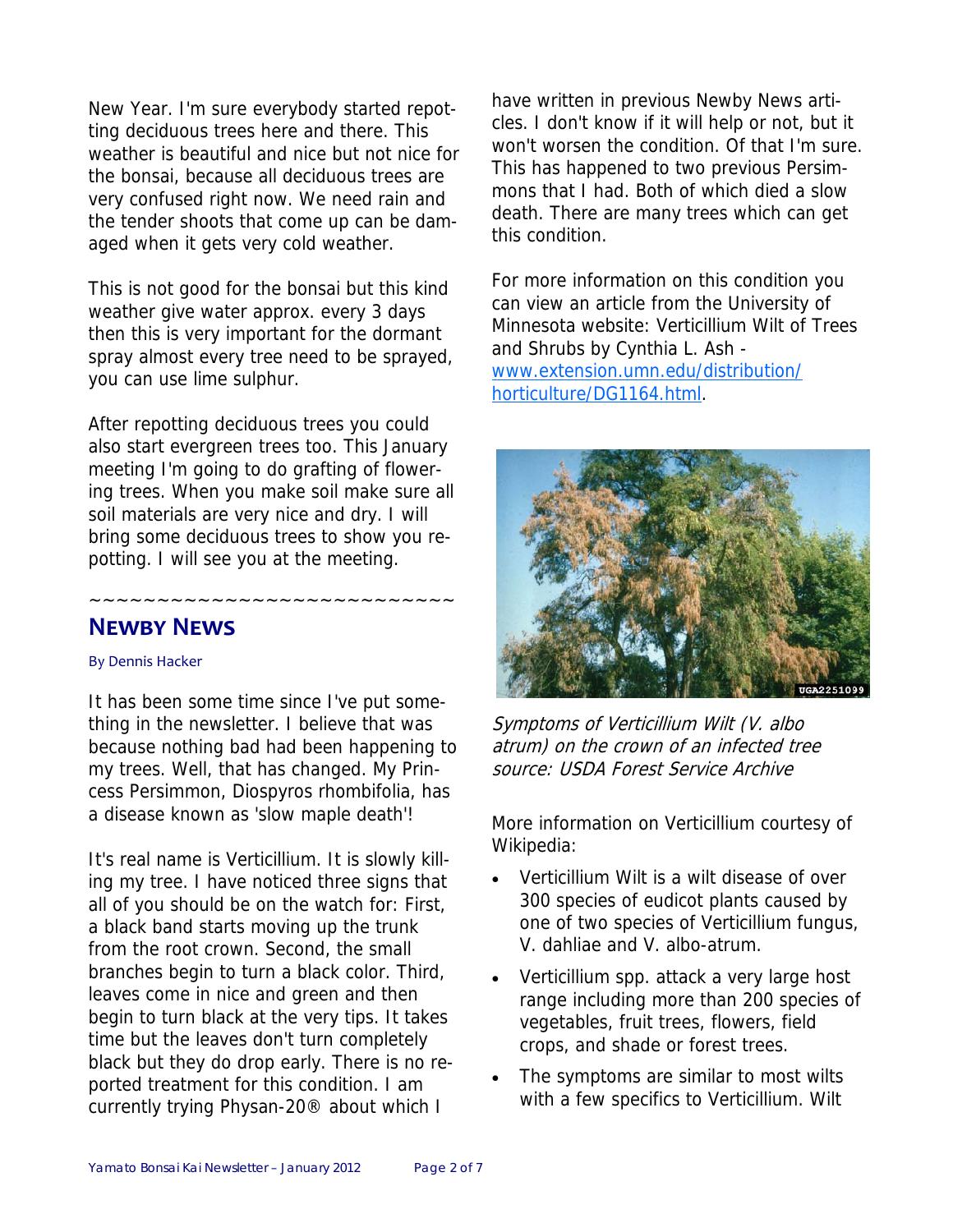itself is the most common symptom, with wilting of the stem and leaves occurring due to the blockage of the xylem vascular tissues and therefore reduced water and nutrient flow.

- In small plants and seedlings, Verticillium can quickly kill the plant while in larger, more developed plants the severity can vary. Some times only one side of the plant will appear infected because once in the vascular tissues, the disease migrates mostly upward and not as much radially in the stem.
- Other symptoms include stunting, chlorosis or yellowing of the leaves, necrosis or tissue death, and defoliation. Internal vascular tissue discoloration might be visible when the stem is cut
- In Verticillium, the symptoms and effects will often only be on the lower or outer parts of plants or will be localized to only a few branches of a tree. In older plants, the infection can cause death, but often, especially with trees, the plant will be able to recover, or at least continue living with the infection. The severity of the infection plays a large role in how severe the symptoms are and how quickly they develop

**BONSAI BASIC**

Here are some January tips from past newsletters and discussions, most courtesy of Tony Hayworth:

~~~~~~~~~~~~~~~~~~~~~~~~~~~~~

Make sure your trees are not getting over watered. If there has been rain, check that it is getting into the pot and down into root system. Sometimes a dense canopy can fend off light rain from getting down into the roots.

- If your soil is porous you have less to worry about. But still, do not over water during the dead of winter. Do not just automatically water everything everyday. Check your trees and see if they are still wet from the previous watering or rain. If they are, give them a break.
- A rule of watering is water heavily when you water… but wait to water again only after the soil is dry (not complete dried out!). Avoid root rot is my message for a healthier tree.
- If frost is a concern in your area, do not water late in the day as the water may freeze and expand, cracking bonsai pots. For citrus and other trees that can be damaged by frost, cover the trees or move them to an area sheltered from frost and winds.
- On the other hand, if you do find frost on the soil and your tree is hardy like a black pine, don't be concerned and don't try to melt the frost.
- If you have any instructions that talk about fertilizing this month, please re -think this. I cannot think of anything or any reason to fertilize during late December or early January. As your tree wakes up in February, then you can fertilize.
- Transplanting: Transplanting is out this month is my rule. I know others that do it, but its tricky and risky.
- Get your soil mixtures all prepared for the coming months. Preparing this now will save you time in late February and through the rest of the transplanting season. This is when you will be working like a gopher using up all the soil mixtures you have prepared!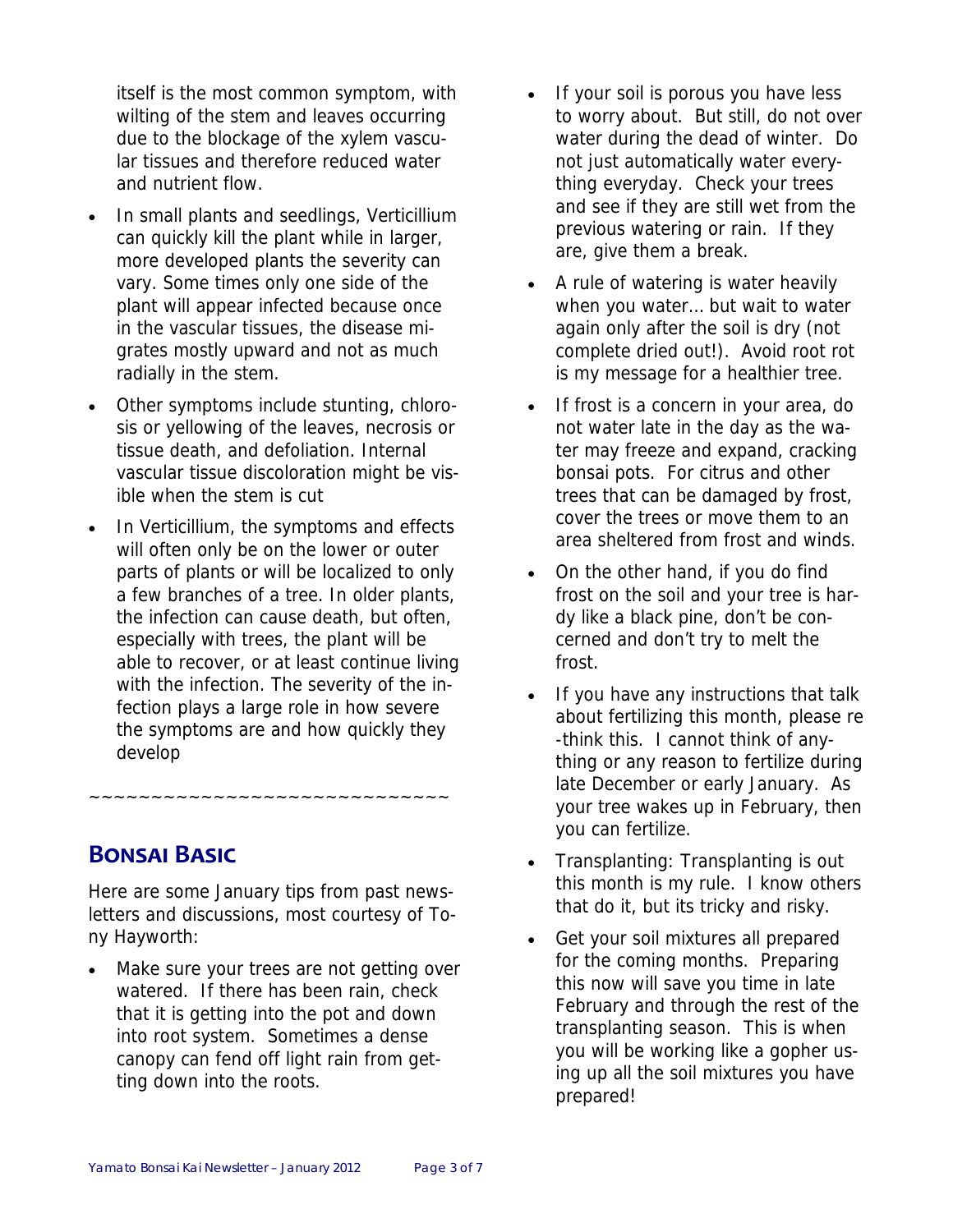- Check wire each week this month and next. If it looks tight at all, or has been on for 6 – 9 months or more, it should come off now. As the swell and growth of spring comes on, it will surely dig in to the bark as the tree comes out of its hibernation. You can always reapply wire later if the shape does not hold after you remove it.
- If you are putting on new wire this month or next, then please do not put it on tightly. Make it have control and purpose, but there is no need to crank it on the limb or branch
- Pests: Your deciduous trees should be attended to with a dormant disease control product with lime-sulfur in it (for trees that buds have not begun to break).
- It is a good time to treat deadwood areas with the lime-sulfur too. Make sure you do it in the morning and the sun is out for the rest of the day. Key is to get it dry as fast as possible after it is applied. Check all other types of trees for mold and pests.
- If you have any heavy or thick moss about your trees, now is a good time to strip off some of it. Thick moss climbing up the trunk of a tree is not good for it.
- It is a great time to clean up your pots. Don't wait until show time, as many trees may never get to a show. Learn to take care of your pots as they are an investment too.
- The shaping of deciduous trees should take place this month. This is critical as they are dormant and bare and you can see what you are doing. These instructions are for normal shaping. Any drastic shaping should come later in the growing cycle.

• Keep your display and growing areas free of debris and dead or fallen leaves. A clean area is healthier and does not tend to breed pests.



## **GSBF CALENDAR OF EVENTS**

(For a more complete list, please refer to Golden Statements calendar of events or visit the web site at www.gsbf-bonsai.org).

Some nearby scheduled events are:

#### **January 14-15 Oakland, California**

Bay Island Bonsai: Annual Bonsai Exhibit at the Lakeside Garden Center, 666 Bellevue Avenue. Hours are 10AM-4PM, both days. On Saturday at 1PM there will be an auction, with a preview at 12Noon. Guided tours of the exhibit both days. Benefit Drawing (need not be present to win). Vendors; club member and educational bonsai material will be for sale. Free entry to the exhibit. Donations accepted. For more information call 510-919-5042 or visit www.bayislandbonsai.com

#### **January 28-29 Oakland, California**

Bay Area Bonsai Associates: 31st Annual Bonsai Exhibition at the Lakeside Park (Lake Merritt) Garden Center, 666 Bellevue Avenue. Show hours are Saturday, 5-9PM and a demonstration by Ryan Neil starts at 6:30PM, followed by a raffle of the demonstration tree. Sunday hours are 10AM-4PM. A plant sale (including bonsai related items such as pots, tools, soils, wires, books, etc.) will be continuous both days. Admission is free. For more information contact John Roehl at bigbluemoon@comcast.net or 707- 827-3206.

February 4-6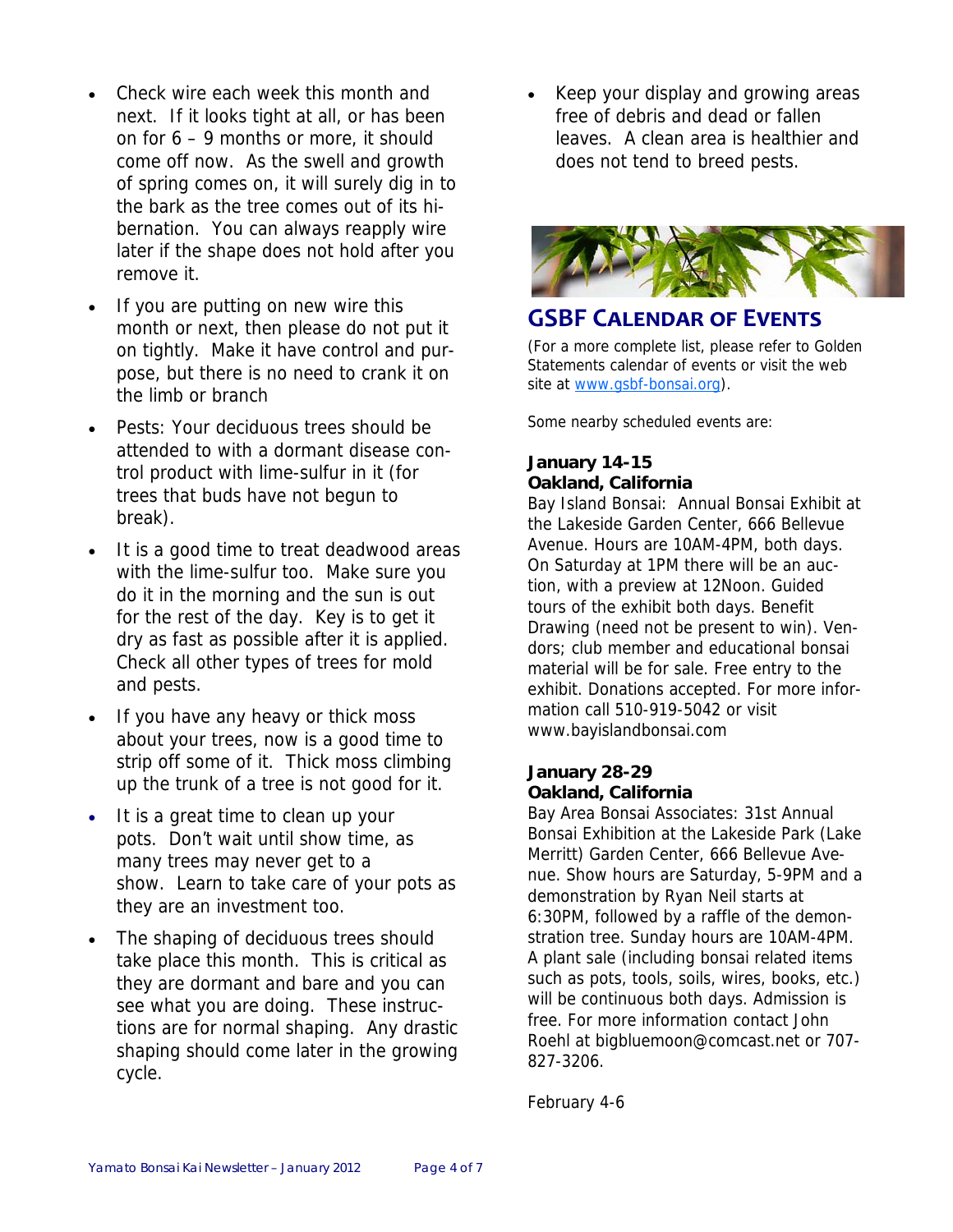#### Santa Nella, California

California Shohin Seminar 2012 at the Hotel de Oro. Registration forms and information will be available starting October 30, 2011. Visit the website at www.calshohin.org or email calshohin@yahoo.com.

#### **February 25-26 Oakland, California**

GSBF Bonsai Garden at Lake Merritt: Mammoth Fundraiser, 2012 at the Lakeside Garden Center, 666 Bellevue Avenue. On Saturday an auction of fabulous bonsai will be from 1-4PM, with preview at 12Noon. Sunday hours are from 9AM-4PM and will feature demonstrations by Collection Curator, Kathy Shaner and Team, many vendors, a large consignment sale of bonsai and bonsai related items and several raffle drawings throughout the day. For general information email www.bonsailakemerritt@gmail.com, visit www.gsbf-bonsai.org/lake-merritt/ NewHome.htm or phone Randi Keppeler 650- 598-0127.

#### **Mar. 31 - Apr. 1 Sacramento, California**

Bonsai Sekiyu Kai of Sacramento: 35th Annual Bonsai Show at the Sacramento Betsuin Buddhist Church, 2401 Riverside Blvd. Hours are: Saturday, 12-Noon - 5:00 PM, and Sunday, 10AM - 3:45PM. Demonstrations at 2PM, both days, by Bonsai Master Johnnie Uchida. Amenities include refreshments, light snacks, door prizes, raffles and a Silent Auction. Plant and bonsai tool sales also will be available. For more information contact Dareld Binns, dwbphoto9op@yahoo.com



## **YAMATO CLASSIFIEDS**

#### **Bonsai Group Planting For Sale**

I have a nice 7 tree Japanese Hornbeam group planting in a cream colored glazed pot for sale at Grove Way Nursery. I need to get it to a good home ASAP. I just brought the price down from \$250 to \$150, I told Sensei that I will let this go

for \$100 if it goes to a Yamato member. Email me if you are interested in pictures– Noah (noah@invalidargument.com)

**Pre-Bonsai and Bonsai - For Sale** – Tony Hayworth has many bonsai and prebonsai material for sale… including some large landscape sized bonsai styled trees. These would make great focal points for any landscape or yard re-do projects that you may be planning. I am overstocked and want to move this material to a good home. Is that you?

I have a few pots for cheap also.

Contact Tony Hayworth early for best selection.

Phone: 510-471-9238 or bonsaicho@comcast.net

~~~~~~~~~~~~~~~~~~~~~~~~~~

## **THIS MONTH …**

A very Happy Birthday to:

14th – Al Shurtleff 21st – Rick Paulos 28th – Linda Crist 29th – Winnie DeDora

Happy Anniversary to 26th – Lucky and Linda Crist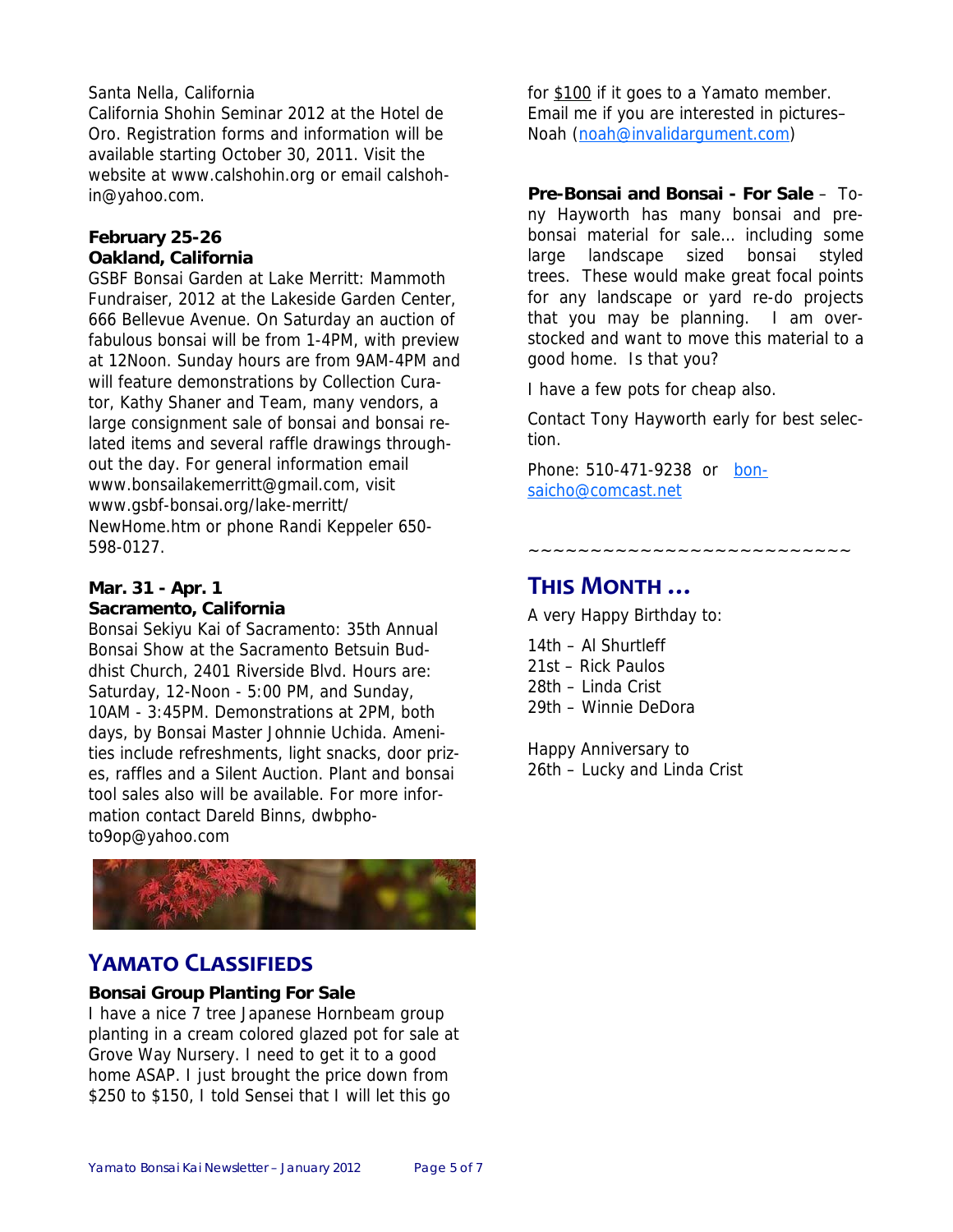## **2012 Yamato Bonsai Kai**

**–– MEMBERSHIP REQUEST FORM ––** 

#### **Instructions**

Enter appropriate information in the provided form. Return this request form in person to the next club meeting or return by mail to:

#### **YAMATO BONSAI KAI**

P. O. Box 770 Union City, CA 94587-0770

To continue your membership and to receive the newsletter uninterrupted, please respond with your membership request form by 28 February.

|                                  | Request Type:   [ ] Renewal [ ] New |                                          |
|----------------------------------|-------------------------------------|------------------------------------------|
| Membership   [ ] Single<br>Type: |                                     | [ ] Family                               |
| <b>First Name(s):</b>            |                                     |                                          |
| <b>Last Name:</b>                |                                     |                                          |
| * Address:                       |                                     |                                          |
|                                  |                                     |                                          |
| * Phone:                         |                                     |                                          |
| * Email Con-<br>tact:            |                                     |                                          |
| ** Birthday<br>mm/dd:            |                                     |                                          |
| ** Anniversary<br>mm/dd:         |                                     | (enter spouse name if single membership) |

Make checks payable to "Yamato Bonsai Kai".

#### **Notes**

**Single** = \$45 **Family** = \$55 (same household) **Email** = requested for Newsletter distribution \*= **Address**, **Phone** & **Email Contact** are only required on New Requests or if you have changed your details in the last year \*\*= **Birthday** & **Anniversary** = Optional. Used only for newsletter congratulatory announcement

~~~~~~~~~~~~~~~~~~~~~~~~~~~~~

**CONTACT US** 

If you need to mail anything to the club in general, please send to:

> **YAMATO BONSAI KAI P. O. Box 770 Union City, CA 94587-0770**

If there is anything you would like to contribute or comment on regarding the newsletter, contact the editor, Noah Hanna, at noah@invalidargument.com

If you have moved, or changed your email address, please notify Yamato Bonsai Kai, so that we may update our contact and mailing list information. Thank you.